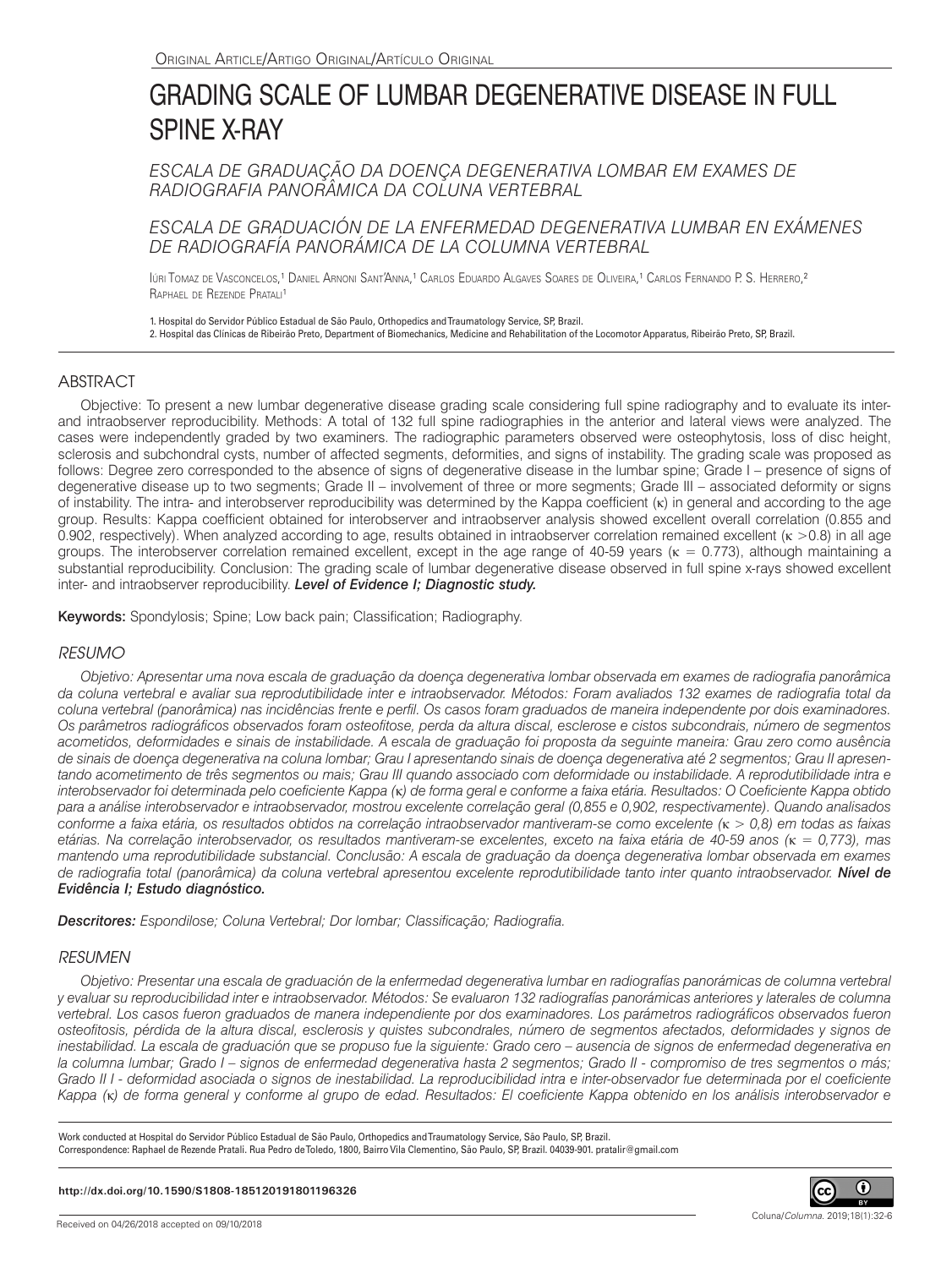*Descriptores: Espondilosis; Columna vertebral; Dolor de la región lumbar; Clasificación; Radiografía.*

## **INTRODUCTION**

Full spine x-ray - from the cervical spine to the elements of the hip on the same plate - has become increasingly common in patients with chronic low back pain. The association between changes in certain radiographic parameters measured in full spine x-ray and the occurrence of pain and functional incapacity is well established.<sup>1-3</sup> These changes were the premise for the SRS-Schwab Adult Spinal Deformity (ASD) Classification.<sup>4</sup> Recently, the clinical relevance of the SRS-Schwab classification has been clearly established, showing that the intensity of the functional imitation, and the choice of treatment type, were influenced by the subtypes of the SRS-Schwab classification and their modifiers.<sup>5</sup>

On the other hand, the functional incapacity associated with low back pain may have numerous other causes. One of the most frequent is spondylosis, a general term used to define degenerative changes in the vertebral spine.<sup>6</sup> Its physiopathology affects the vertebral disc, facet joints and vertebral bodies.<sup>6</sup> These degenerative changes may also be associated with deformities of the vertebral spine, instability and spondylolisthesis, and canal and foraminal stenosis, which may lead to compression of the neural elements as a result of joint hypertrophy and disc bulging.7 Although the gold standard exam for evaluating degenerative changes of the vertebral spine is MRI,<sup>8</sup> x-ray enables the identification of signs associated with spondylosis, including osteophytosis, loss of disc height, sclerosis and subchondral cysts in the vertebral plates, as well as scoliosis, lateral listhesis and spondylolisthesis.<sup>9</sup>

However, there is a lack of studies evaluating the interference of degenerative changes of the lumbar spine on the association between changes in radiographic parameters and sagittal alignment of the spine, and the occurrence of symptoms such as pain and functional limitation. The aim of this study is to present a grading scale for lumbar degenerative disease observed in full spine x-rays, and to evaluate their inter- and intraobserver reproducibility.

## **METHODS**

This is a reproducibility study of a proposed scale for radiographic grading of lumbar degenerative disease. Images were considered in the anterior and lateral views of the lumbar segment of the vertebral spine, extracted from full spine x-ray exams. With the advent of the digitalized exam, the image can be augmented to evaluate the lumbar segment more precisely, using a full spine x-ray.

The study was approved by the Institutional Review Board of the Service it was conducted (CAAE: 6020515.8.0000.5463), and uses an image bank of x-rays from patients who signed a free informed consent form relating to the storage of their images.

#### Graduation scale

The presence or absence of the main radiographic signs of lumbar degenerative disease were considered, including osteophytosis, loss of disc height, sclerosis and subchondral cysts in the terminal plates,<sup>9</sup> as well as the number of affected segments. The absence or presence of scoliosis or signs of instability was also considered, such as spondylolisthesis and lateral listhesis. The proposed grading scale was as follows:

1. Grade 0: absence of signs of lumbar degenerative disease (Figure 1). 2. Grade I: presence of signs of degenerative disease in one or two segments of the lumbar spine, without scoliosis or signs of instability (Figure 2).

3. Grade II: presence of signs of degenerative disease in three or more segments of the lumbar spine, without scoliosis or signs of instability (Figure 3).

4. Grade III: presence of signs of degenerative disease of the lumbar spine associated with scoliosis (coronal inclination measured by the technique of Cobb angle of 30° or more) and/or signs of instability, such as lateral listhesis (> 2 mm) and spondylolisthesis (at least grade 2) (Figure 4).



Figure 1. Example of a grade 0 patient on the scale.



Figure 2. Example of a patient with grade I on the scale.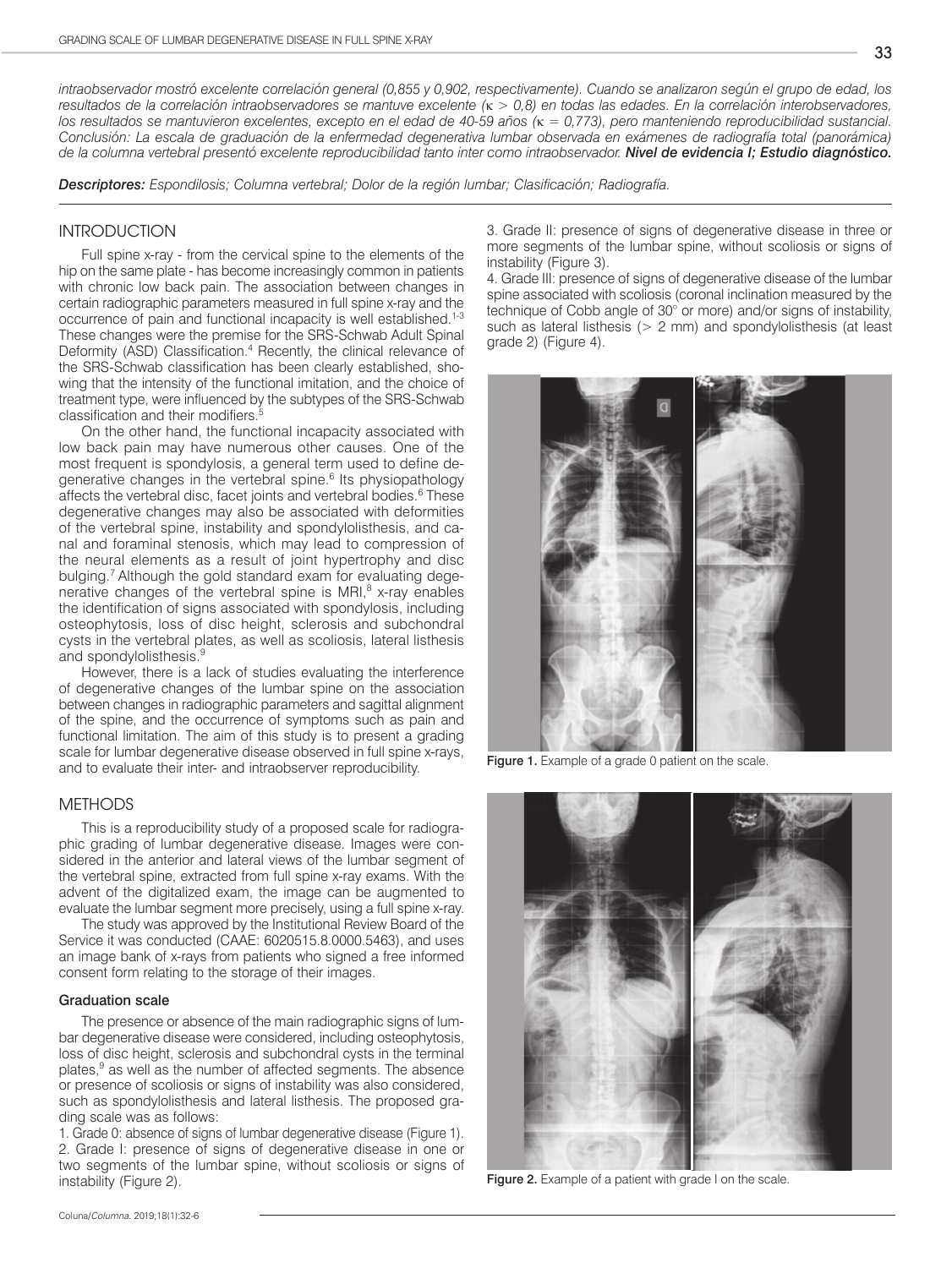

Figure 3. Example of a patient with grade II on the scale.



Figure 4. Example of a patient with grade III on the scale.

#### Evaluation of reproducibility

Full x-ray exams of the vertebral spine were considered, in the anterior and lateral views, from 132 adult patients ( $\geq$  18 years of age) who attended the outpatient clinic. The exams were performed in the same x-ray service, following a standardized protocol: a comfortable standing posture, with the shoulders elevated 45° and the elbows flexed, and the fingertips resting on the clavicles or face.<sup>10</sup> All the patients were aware of the use of their exams in the study, and signed an informed consent form approved by the Institutional Review Board. Exams obtained from patients with a history of prior surgery to the vertebral spine, presence of neurological or neuromuscular diseases, history or trauma or neoplastic disease in the vertebral spine, and those with inadequate x-ray exams or exams of poor technical quality, hindering the clarity of evaluation of the lumbar segments of the vertebral spine, were excluded.

The digital versions of the x-ray images were evaluated using

the software Surgimap Spine (Nemaris Inc. New York, USA), a tool validated for x-ray evaluation of the vertebral spine.11 The cases were graded independently by two examiners, both orthopedists specializing in spine surgery; after a period of 2 months one of the examiners graded the cases again.

## Statistical analysis

The statistical analysis was performed using the software IBM SPSS, version 20.0 (SPSS, Inc., Somers, NY, USA) and the tests were executed with a level of significance of 5%. The reproducibility was determined by the Kappa coefficient (κ). Interobserver reproducibility was calculated for the grades obtained by the examiners, and intraobserver reproducibility for the two grades obtained by the same examiner. The coefficients were also calculated by age group; the patients were divided into 18-39, 40-59 years, and  $\geq 60$  years, in order to evaluate possible variations in reproducibility according to the patients' ages.

# RESULTS

Table 1 shows data on the sample of patients; of the 132 patients, 98 (74.2%) were women and 34 (25.8%) were men. The average age of the patients was 56.9 years (standard deviation  $\pm$  14.6). Considering the reproducibility of graduation of spine degenerative disease of the sample, Kappa's coefficient obtained for the interobserver analysis was 0.855 (Confidence interval: 0.793-0.917) and for the intraobserver analysis, 0.902 (Confidence interval: 0.853-0.952). Both the inter- and intraobserver reproducibility could be considered excellent ( $\kappa > 0.8$ ).

Table 2 presents the patients distributed according to age group. Fifteen patients (11.4%) were aged between 18-39 years, 56 (42.4%) between 40 and 60 years and 61 (46.2%) were  $\geq$  60 years. Evaluating the intraobserver reproducibility and considering the patients in different age groups (Table 3), the coefficients obtained were excellent in all the age groups ( $\kappa > 0.8$ ).

Analyzing the interobserver reproducibility considering the different age groups (Table 4), we found that in the patients aged between 18-39 years, and those  $\geq 60$  years, the coefficients remained excellent  $(\kappa > 0.8)$ . In the age group 40-59 years, the reproducibility was considered substantial ( $\kappa = 0.773$ ).

## **DISCUSSION**

For a classification system to be useful, it should always be simple and reproducible. This study presents a radiographic grading scale for spine degenerative disease that obtained a high degree of intra- and interobserver reproducibility, demonstrating that it is easy to apply, consistent, and reliable. The most commonly used classification of ASD is the SRS-Schwab system, which presented high reproducibility in its validation system, with a Kappa coefficient of more than 0.8.4

The SRS-Schwab classification was elaborated taking into account the type of deformity in the coronal plane and the occurrence of modifiers based on radiographic parameters evaluated in the sagittal plane of the vertebral spine.<sup>4</sup> Various studies have demonstrated a

Table 1. Description of the sample according to the age and sex of the patients.

| Sex    | <b>Sample</b> | Mean age $\pm$ SD |
|--------|---------------|-------------------|
| Female | 98            | $57.3 \pm 14.1$   |
| Male   | 34            | $55.7 \pm 16.3$   |
| Total  | 132           | $56.9 \pm 14.6$   |

Table 2. Patients distributed by age group.

| Age group         | N(% )     |  |  |  |
|-------------------|-----------|--|--|--|
| 18 to 39 years    | 15(11.4)  |  |  |  |
| 40 to 59 years    | 56 (42.4) |  |  |  |
| $60$ or $+$ years | 61(46.2)  |  |  |  |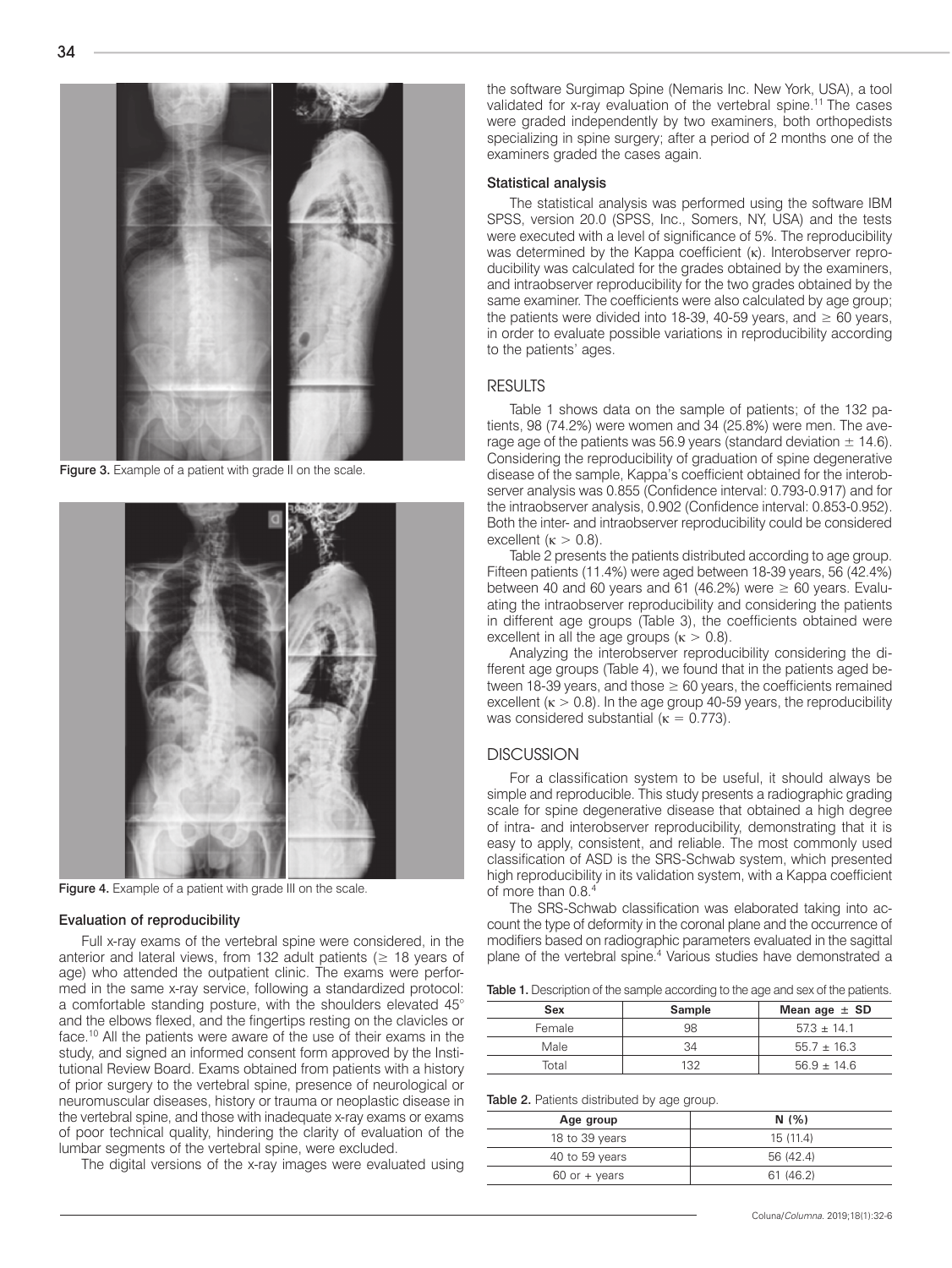|                 |                               | Observer 1 (1 <sup>st</sup> graduation) |           |              |         |              |                       |                |
|-----------------|-------------------------------|-----------------------------------------|-----------|--------------|---------|--------------|-----------------------|----------------|
| Age group       | Observer 1<br>$(2nd$ grading) | $\mathbf 0$                             |           | $\mathbf{H}$ | III     | <b>Total</b> | <b>Weighted Kappa</b> | CI (95%)       |
|                 |                               | n(%)                                    | n(%)      | n(%)         | n(%)    | n(%)         |                       |                |
| 18 to 39 years  | $\overline{0}$                | 8(53.3)                                 | 0(0)      | 0(0)         | 0(0)    | 8(53.3)      | 0.910                 | (0.729; 1.092) |
|                 |                               | 1(6.7)                                  | 5(33.3)   | 0(0)         | 0(0)    | 6(40)        |                       |                |
|                 | $\mathbf{  }$                 | 0(0)                                    | 0(0)      | 0(0)         | 0(0)    | 0(0)         |                       |                |
|                 | $\mathbf{III}$                | 0(0)                                    | 0(0)      | 0(0)         | 1(6.7)  | 1(6.7)       |                       |                |
|                 | Total                         | 9(60)                                   | 5(33.3)   | 0(0)         | 1(6.7)  | 15 (100)     |                       |                |
|                 | 0                             | 5(8.9)                                  | 2(3.6)    | 0(0)         | 0(0)    | 7(12.5)      |                       |                |
| 40 to 59 years  |                               | 1(1.8)                                  | 23 (41.1) | 3(5.4)       | 0(0)    | 27(48.2)     |                       |                |
|                 | $\mathbf{  }$                 | 0(0)                                    | 1(1.8)    | 11(19.6)     | 0(0)    | 12(21.4)     | 0.853                 | (0.755; 0.951) |
|                 | $\mathbb{H}$                  | 0(0)                                    | 0(0)      | 1(1.8)       | 9(16.1) | 10 (17.9)    |                       |                |
|                 | Total                         | 6(10.7)                                 | 26 (46.4) | 15 (26.8)    | 9(16.1) | 56 (100)     |                       |                |
|                 | $\overline{0}$                | 0(0)                                    | 0(0)      | 0(0)         | 0(0)    | 0(0)         |                       |                |
|                 |                               | 0(0)                                    | 6(9.8)    | 4(6.6)       | 0(0)    | 10(16.4)     |                       |                |
| $60$ or + years | $\mathbf{  }$                 | 0(0)                                    | 0(0)      | 25(41)       | (0)     | 25(41)       | 0.886                 | (0.792; 0.979) |
|                 | $\mathbb{H}$                  | 0(0)                                    | 0(0)      | 1(1.6)       | 25(41)  | 26 (42.6)    |                       |                |
|                 | Total                         | 0(0)                                    | 6(9.8)    | 30(49.2)     | 25(41)  | 61 (100)     |                       |                |

Table 3. Intraobserver reproducibility according to age group.

Table 4. Intraobserver reproducibility according to age group.

|                   |                       | Observer 1   |           |           |         |              |                       |                |
|-------------------|-----------------------|--------------|-----------|-----------|---------|--------------|-----------------------|----------------|
| Age group         | Observer <sub>2</sub> | $\mathbf{0}$ |           | Ш         | Ш       | <b>Total</b> | <b>Weighted Kappa</b> | CI (95%)       |
|                   |                       | n(%)         | n(%)      | n(%)      | n(%)    | n(%)         |                       |                |
|                   | $\mathbf{0}$          | 8(53.3)      | 0(0)      | 0(0)      | 0(0)    | 8(53.3)      |                       |                |
|                   |                       | 1(6.7)       | 5(33.3)   | 0(0)      | 0(0)    | 6(40)        |                       |                |
| 18 to 39 years    | $\mathbf{H}$          | 0(0)         | 0(0)      | 0(0)      | 0(0)    | 0(0)         | 0.910                 | (0.729; 1.092) |
|                   | $\mathbf{III}$        | 0(0)         | 0(0)      | 0(0)      | 1(6.7)  | 1(6.7)       |                       |                |
|                   | Total                 | 9(60)        | 5(33.3)   | 0(0)      | 1(6.7)  | 15 (100)     |                       |                |
|                   | 0                     | 5(8.9)       | 3(5.4)    | 0(0)      | 0(0)    | 8(14.3)      |                       |                |
|                   |                       | 1(1.8)       | 19 (33.9) | 2(3.6)    | 0(0)    | 22 (39.3)    |                       |                |
| 40 to 59 years    | $\mathbf{  }$         | 0(0)         | 3(5.4)    | 11(19.6)  | 0(0)    | 14 (25)      | 0.773                 | (0.649; 0.896) |
|                   | $\mathbf{III}$        | 0(0)         | 1(1.8)    | 2(3.6)    | 9(16.1) | 12(21.4)     |                       |                |
|                   | Total                 | 6(10.7)      | 26 (46.4) | 15(26.8)  | 9(16.1) | 56 (100)     |                       |                |
|                   | $\mathbf{0}$          | 0(0)         | 0(0)      | 0(0)      | 0(0)    | 0(0)         |                       |                |
| $60$ years or $+$ |                       | 0(0)         | 5(8.2)    | 3(4.9)    | 0(0)    | 8(13.1)      |                       |                |
|                   | Ш                     | 0(0)         | 1(1.6)    | 24 (39.3) | 0(0)    | 25(41)       | 0.835                 | (0.723; 0.948) |
|                   | $\mathbf{III}$        | 0(0)         | 0(0)      | 3(4.9)    | 25(41)  | 28 (45.9)    |                       |                |
|                   | Total                 | 0(0)         | 6(9.8)    | 30 (49.2) | 25(41)  | 61 (100)     |                       |                |

correlation between the spinopelvic parameters used in these modifiers and indicators of quality of life and functional capacity.1-3

These studies were all transversal evaluations, investigating only the association between the radiographic parameters and the outcomes considered, in this case, the quality of life indicators.<sup>1-3</sup> Other potential external factors were not considered and/or isolated, such as the presence of lumbar degenerative disease, its severity and extent, as well as the possible signs of instability, such as spondylolisthesis and lateral listhesis. As these signs of lumbar degenerative disease can lead to impaired quality of life and functional capacity, $11,12$  it is not possible to say whether the results found in the studies correlating spinopelvic parameters with quality of life indicators were influenced by the presence and severity of the lumbar degenerative disease.

The ASD classification system proposed by Silva and Lenke,<sup>13</sup> unlike the SRS-Schwab system which is based exclusively on the level of deformity in the coronal and sagittal planes, addresses the

radiographic signs of lumbar degenerative disease. The classification is based on lumbar degenerative disease, such as osteophytosis, but the authors mostly recommend the identification of coronal inclination with a Cobb angle  $> 30^{\circ}$ , lateral subluxation  $> 2$  mm and spondylolisthesis Meyerding grade  $2<sup>14</sup>$  as they affirm that these findings are associated with greater progression of the deformity, and recommend associating instrumentation in the surgical planning of these patients.<sup>13</sup> In the lumbar degenerative disease grading scale proposed here, a Cobb angle > 30°, lateral listhesis > 2 mm and Meyerding grade 2 spondylolisthesis were considered as the parameters for the highest grade, i.e. grade III.

The idea of the grading scale of lumbar degenerative disease observed in full spine x-ray exams is to be able to group patients in relation to the presence and extent of the lumbar degenerative disease. Thus, it would be possible to study spinopelvic parameters considered in the ASD within each lumbar degenerative disease group, and thereby isolate this factor of analysis. However, for it to be